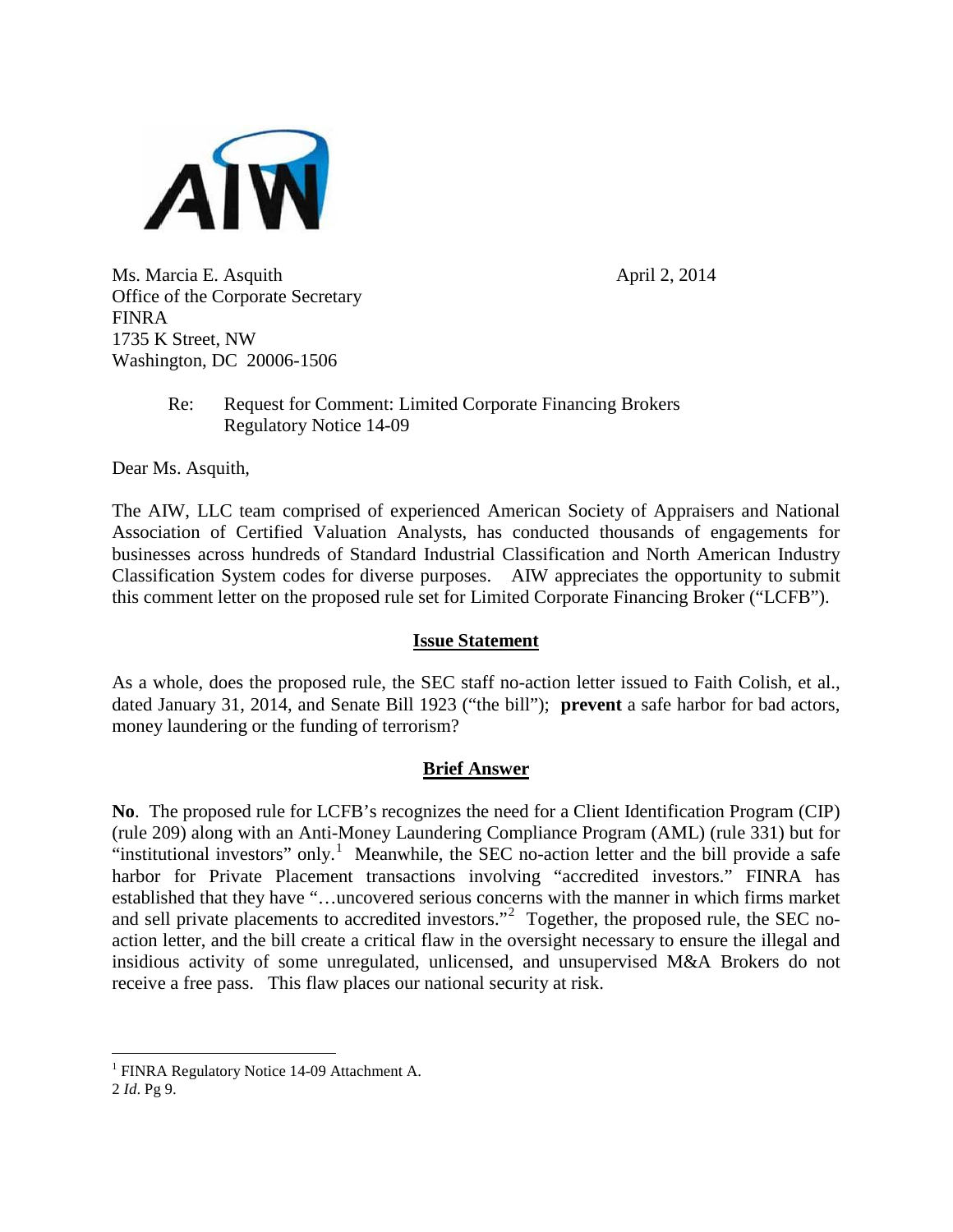#### **Statement of Facts**

According to BizBuySell, the largest marketplace for sale listings with inventory of over 45,000 businesses for sale, the transfer of securities is continuing,  $3$  predicting approximately \$10 trillion will be transferred. The majority will be in privately held stock in privately held businesses,<sup>[4](#page-1-0)</sup> giving criminals and terrorists' opportunity if these transactions go unmonitored as proposed in the rule, the bill, and the SEC no-action letter. Such sales imply there will be gaps between regulatory rules and statutory requirements, creating fertile ground for money laundering, embezzlement, terrorist financing, public corruption, and racketeering.<sup>[5](#page-1-0)</sup> The U.S. Department of Treasury estimates as much as \$15 to \$20 million per year was laundered internationally to the Al Qaeda organization responsible for the September 11, 2001 attacks on the United States.<sup>[6](#page-1-0)</sup> Stanford School of Law reported an annual damage estimate of nearly \$700 billion in 2007 due to civil securities fraud.<sup>[7](#page-1-0)</sup> The rules included in the Bank Secrecy Act of 1970 are tools to assist against AML and the funding of terrorism. The CIP and AML are now outlined under the "Uniting and Strengthening America by Providing Appropriate Tools Required to Intercept and Obstruct Terrorism Act of  $2001"$  – the USA PATRIOT Act.<sup>[8](#page-1-0)</sup>

Unregistered M&A Brokers and other unregistered intermediaries will avoid scrutiny under the SEC no-action letter, the bill in current form, and the proposed rule. These unregistered individuals, in addition to forgoing any oversight, will be able to conduct business without having to follow AML procedures along with CIP, which is an integral part of AML.<sup>[9](#page-1-0)</sup>

CIP assists the U.S. Department of Treasury with fighting terrorism funding, combating money-laundering activities, and providing investor protection.<sup>[10](#page-1-0)</sup> Terrorists and criminals use money laundering and shell companies to receive and distribute illicit funds by purchasing all or substantially all of the assets of a business enterprise with cash. It is imperative that unregistered M&A Brokers be required to comply with CIP.

To disguise criminal or terrorist activity, criminals may merge or acquire businesses that might engage in legitimate transactions to establish credibility in the business community. Terrorists groups require significant assets to create and service the infrastructure of the group. Terrorists and criminals often use stolen or falsified identification to pay for their operations.<sup>[11](#page-1-0)</sup> This allows terrorists to avoid watch lists, assist in terrorist funding transactions and gain access to restricted areas<sup>[12](#page-1-0)</sup>. It is even easier to obscure intentions in transactions when CIP is not followed by the

 $\overline{a}$ 

<span id="page-1-0"></span><sup>&</sup>lt;sup>3</sup> BizBuySell, Available at http://www.bizbuysell.com/news/media\_insight.html<br>
<sup>4</sup> Jackman, R.E., & Christman, P.G., *The \$10 Trillion Opportunity* 22 (2<sup>nd</sup> ed. 2005).<br>
<sup>5</sup> Association of Certified Fraud Examiners, *Fin* 

<sup>54</sup> Case W. Res. L. Rev. 1389, (2003).<br>
<sup>7</sup> Securities Fraud, 24 Fraud Mag. 57 (2009).<br>
<sup>8</sup> 115 STAT 272 § 351-352 (2001).<br>
<sup>9</sup> FINRA, *Anti-Money Laundering* Available at http://www.finra.org/Industry/Issues/AML/<br>
<sup>10</sup> 68

<sup>&</sup>lt;sup>12</sup> Gartenstein, D., & Dabruzzi, K., *The convergence of crime and terror: law enforcement opportunities and perils*., Center for Policing Terrorism, (Mar. 26, 2007). Available at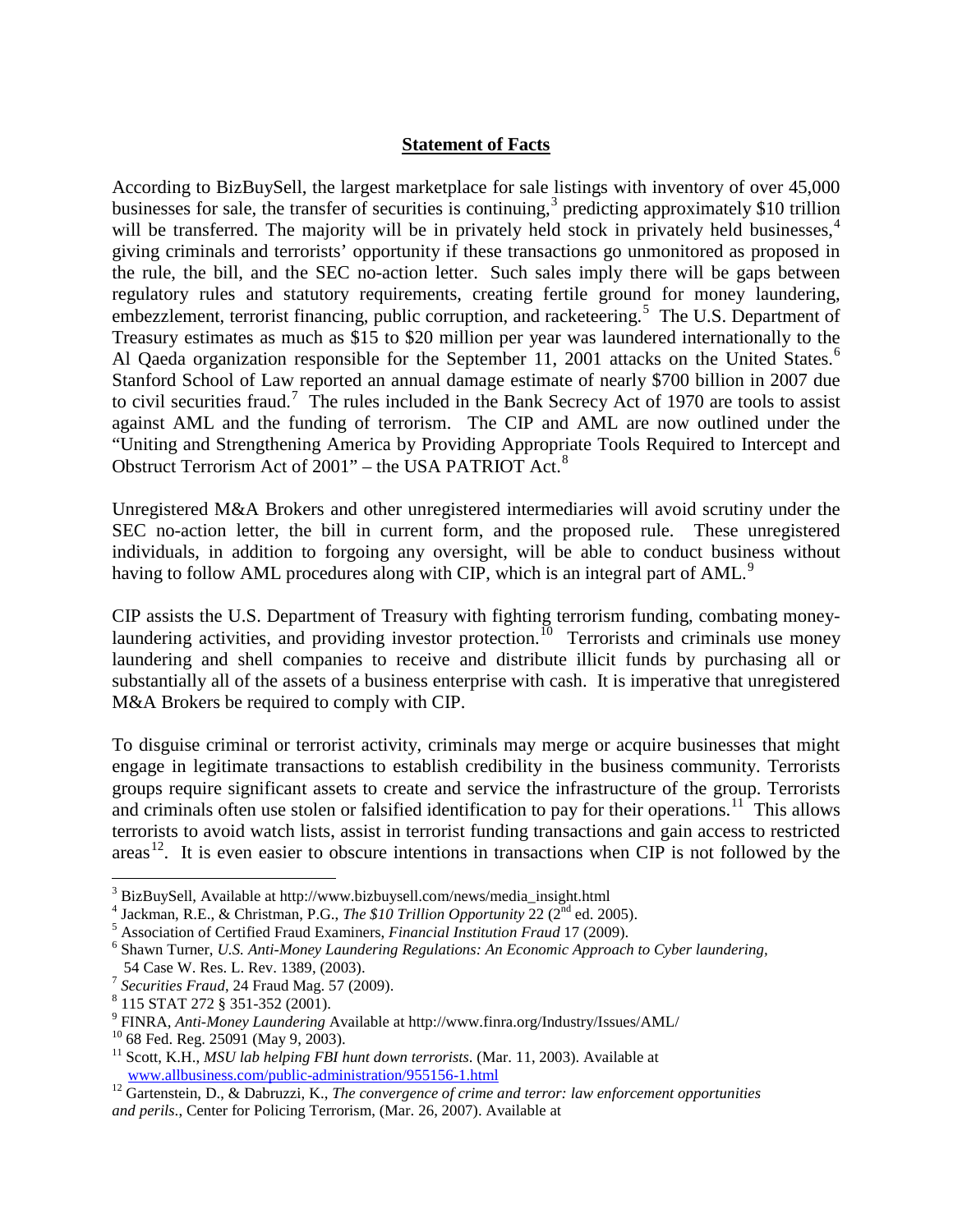unregistered M&A Broker. Enforcement agencies are aware that money laundering occurs in the private sector but there has been little reporting of money laundering and possible terrorist financing issues among the clients of private-sector business transactions.<sup>[13](#page-2-0)</sup>

#### **Discussion of Law**

I encourage staff to read cases involving M&A Brokers who deal with sophisticated or "accredited investors."

*Matthew Smith Company, Inc. v. Donald Chill*

*United States Commodity Futures Trading Commission v. Hunter Wise Commodities…Fred Jager* 9:12-cv-81311

The Commodity Futures Trading Commission is uncovering and prosecuting those who break the law and is not granting safe harbors. For example see exhibit A.

### **Conclusion**

Harry Markopolos, Certified Fraud Examiner, during his testimony before the Financial Services Subcommittee on Capital Markets said, "My team and I tried our best to get the SEC to investigate and shut down the Madoff Ponzi scheme with repeated and credible warnings."<sup>[14](#page-2-0)</sup>

My first credible warning is an unregistered M&A Broker, engaged as an intermediary, with a safe harbor from oversight, is a disaster waiting to happen. LCFB and M&A Brokers should have the same qualifications and meet the same standards as a FINRA regulated investment banking representative, to include oversight. We have spent too much treasure and blood to allow rule sets excluding "accredited investors", SEC no-action letters, and the bill to become law as it all creates safe harbors.

The solution is:

# **A. REGISTRATION BY NOTICE-FILING**

# **B. EXAMINATION REQUIREMENTS**

# **B. MONITORING PRIVATE PLACEMENTS**

 $\overline{a}$ 

<span id="page-2-0"></span>[www.reas.gr/index.php?option=com\\_content&view=article&id=707&catid=21&Itemid=63.](http://www.reas.gr/index.php?option=com_content&view=article&id=707&catid=21&Itemid=63)<br><sup>13</sup> Shelly, L., & Melzer, S, "The Nexus of Organized crime and terrorism: Two case Studies in Cigarette

Smuggling.", *International Journal of Comparative and applied Criminal Justice*,

 <sup>32(1), 43-63 (2008).</sup> <sup>14</sup> *Chasing Madoff*, 23 Fraud Mag. 36 (2009).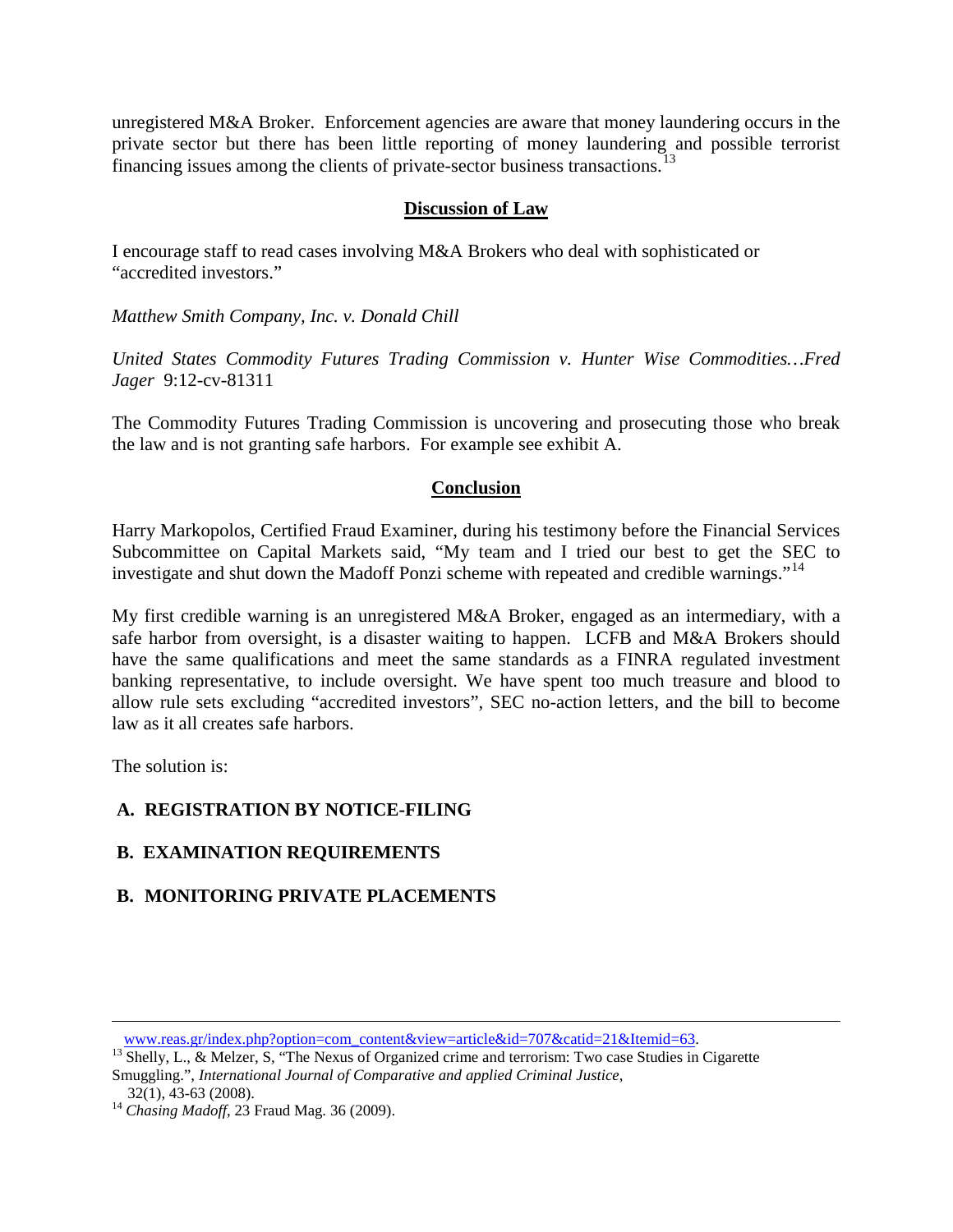Please contact me with any questions you may have about these comments.

Lou Stough, CFE Certified Fraud Examiner



AIW, LLC 1387 Barclay Blvd., Ste. 420 Buffalo Grove, IL 60089 Tel: (847) 229-3890 Fax: (847) 229-3891 Cell: (412) 496-4967

About the author:

Over thirty years of combined experience in Financial Services and Law Enforcement, specializing in Criminology & Ethics, Financial Transactions & Fraud Schemes, Legal Elements of Fraud, and Fraud Investigation. Degrees and experiences are: Masters in Paralegal Studies, M.B.A., M.S. Administration of Justice, B.S. Criminal Justice, Certified Fraud Examiner (CFE) Deputy Provost Marshal U.S. Army, DOD Hostage Negotiation Course, Indiana State Police Academy, Adjunct Professor, General Securities Principal, Chief Compliance Officer, Registered Representative, Registered Investment Banker and Registered Investment Advisor, Series, 7, 24, 66, 79, 99, Insurance License, and Certified Business Intermediary (CBI).